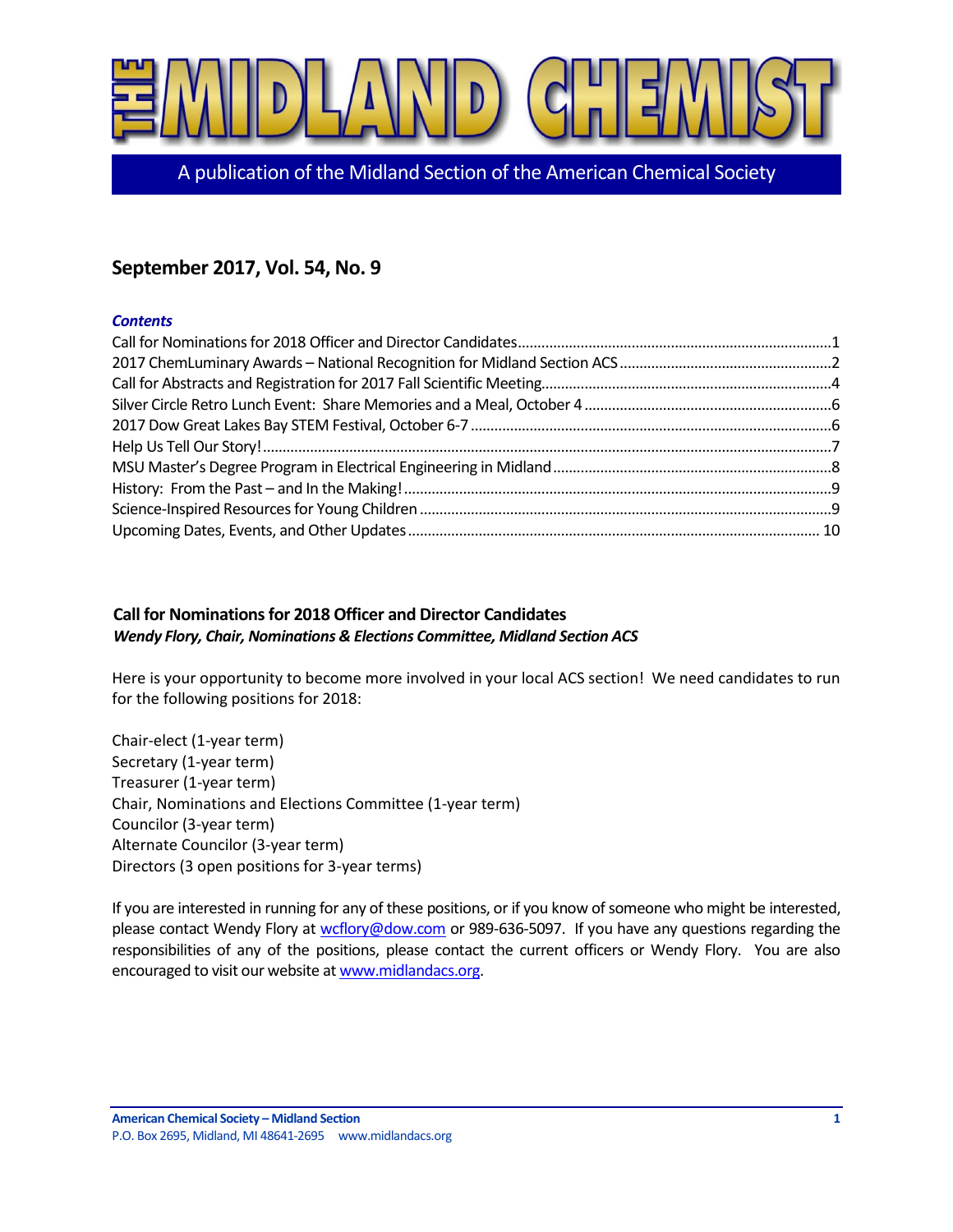# <span id="page-1-0"></span>**2017 ChemLuminary Awards – National Recognition for Midland Section ACS** *Anne Kelly-Rowley, Chair, Midland Section ACS*

At the 254th National ACS Meeting's ChemLuminary Awards event held on August 22, 2017, in Washington, DC, the Midland Section received seven awards; we were nominated for 10. The following are the outstanding Midland local section 2016 program year activities that were recognized in their respective categories:

- **Outstanding Performance by a Local Section (Medium Size Category).** The Midland Local Section was once again recognized for its outstanding performance based on the high quality programming and initiatives that we provide to our members and the community.
- **Creative & Innovative Use of the CCED Theme: Earth Day Expo and Seminar.** An Earth Day handson expo celebrating "The Great Indoors" theme was sponsored at the Midland Center for the Arts, and MSU professor Susan Masten provided an excellent seminar entitled "The Chemistry of Crisis: What Happened to Flint's Water?" which covered a chronology of events as well as the science behind the water contamination.
- **Global Engagement Award for Local Sections: Science Teaching in Guatemala.** An ACS Global Innovation Grant was used to bring supplies, written lessons and a hands-on teacher workshop to rural Guatemala where educators from three institutions had 3.5 days of training in a variety of curriculum-relevant science topics to share with their classes.
- **Most Creative NCW Celebration Using the Yearly Theme: Activities at Education Day with the Saginaw Spirit, Great Lakes Bay Science and Engineering Festival, and Forensics at Bay City Western Middle School.** Hands-on activities and giveaways related to determination of "real fruit" in juices, identifying polymers, fiber analysis, fingerprinting, blood group identification, document examination and other tests were conducted at three different venues over multiple months to celebrate "Solving Mysteries through Chemistry".
- **Most Innovative Activity in a Local Section for Senior Chemists: Silver Circle "Four Seasons" Program Summer and Fall Activities.** An outdoor lunch and garden tour were held at Creative 360 in August. Ice cream treats were provided as well as a "Chemistry of Ice Cream" webinar and demo. In October, a tour of Leaman's Applebarn and hayride were followed by a chili dinner with cider, donuts, and live music.
- **Outstanding Kids and Chemistry Award.** In 2016, the Midland Kids and Chemistry volunteers made at least 22 local school visits (most of them for multiple classes), and presented seven teacher workshops. Two six-week programs were offered and a total of more than 15,000 people attended a variety of community, school and conference activities, most of them hands-on and all of them interactive.
- **Best Event or Activity Organized by, or Benefiting, the Applied Chemical Technology Professional Community.** In 2016, the Mid-Michigan Technicians Group (MMTG) celebrated its 25th Anniversary with a symposium at the Fall Scientific Meeting (FSM). Six speakers were featured, three of whom were local technicians, and the keynote address was given by Skip Palenik, a Forensic Microscopist. The history of MMTG, its key role in Outreach, and the vital role of technicians in the chemical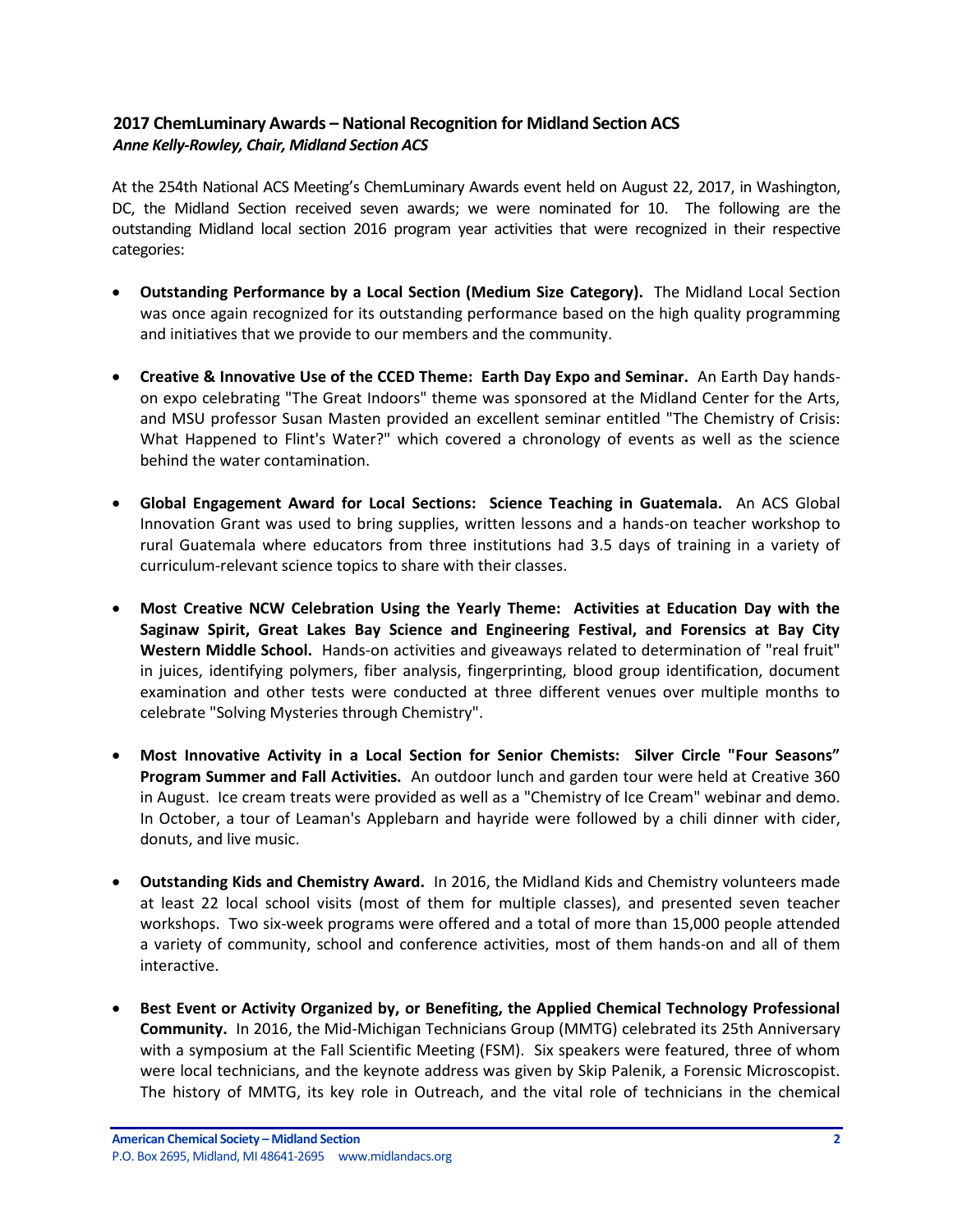industry were also highlighted. Two posters about MMTG were also presented in the FSM poster session. The event received overwhelmingly positive feedback.

It should be noted that MMTG was recognized for a technician-focused event for the third year in a row, and the Midland Section won its fifth consecutive Outstanding Performance by a Local Section Award (Medium Size Category). We are very proud of these and all of our achievements, and the volunteers who made them happen. Thank you!



Midland Section ACS leaders celebrate with National ACS representatives at the 2017 ChemLuminary Awards event in Washington, DC on August 22, 2017. Left to right, Jason Richie (Chair, National ACS Local Section Activities Committee), Dale LeCaptain, Aswini Dash, Jeff Seifferly, Janet Smith, Gina Malczewski, Tina Leaym, Michelle Rivard, and Peter Dorhout (2017 National ACS President-Elect). (Photo courtesy of National ACS.)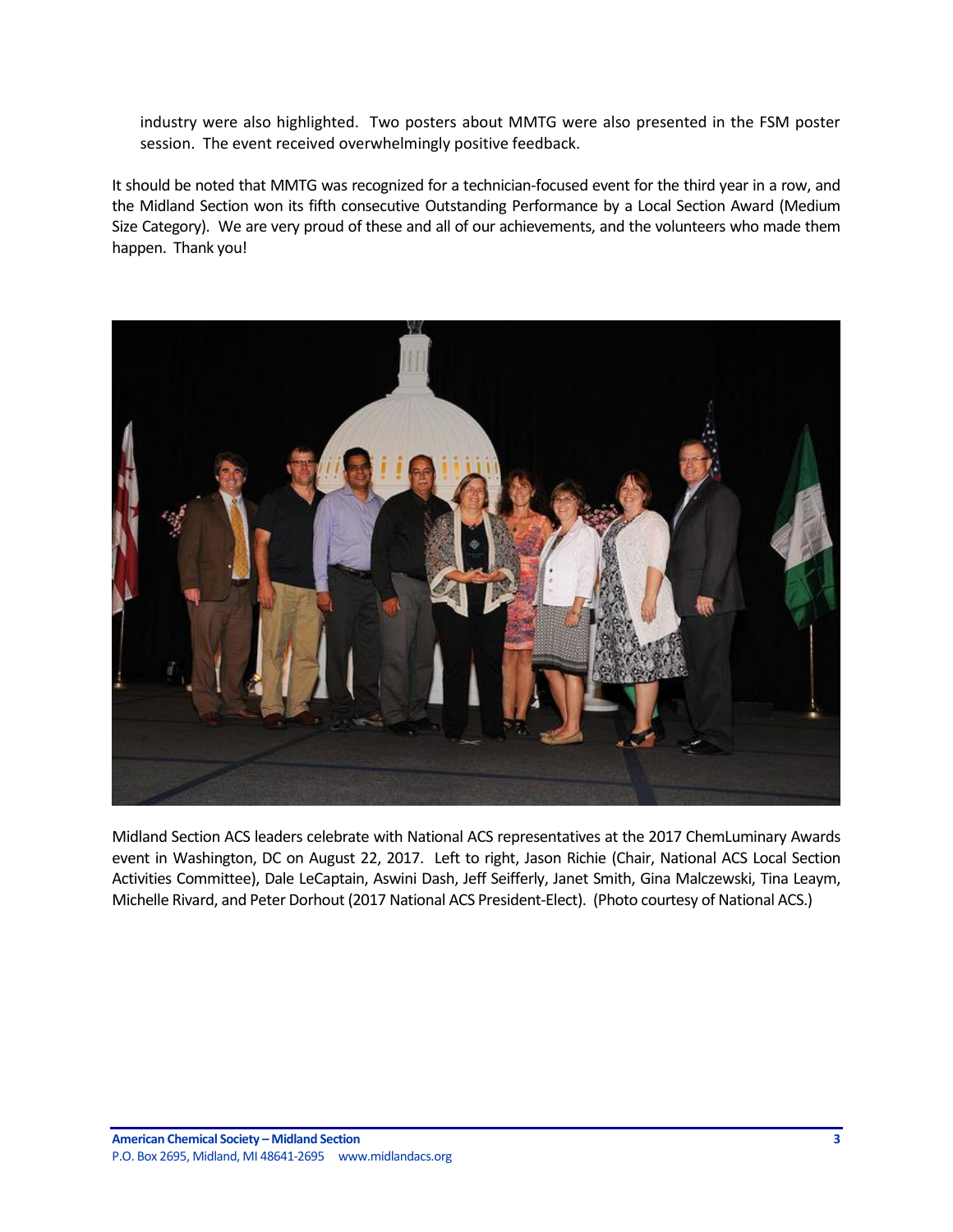<span id="page-3-0"></span>**Call for Abstracts and Registration for 2017 Fall Scientific Meeting** *Peter Bai, Fall Scientific Meeting Chair, Midland Section ACS*



Dear Students, Faculty, and Industry Professionals:

It is a pleasure to invite you to the 73<sup>rd</sup> ACS Fall Scientific Meeting. The conference is organized by the Midland Section of American Chemical Society, and will take place on October 21, 2017 at Saginaw Valley State University. The meeting is an annual gathering of students, faculty, and industry professionals to spur scientific dialogue, professional development, and networking. The theme for the conference this year is "Chemistry Rocks!"

#### **Invited Speakers:**

Philip Robertson (Keynote Speaker) – University Distinguished Professor, Michigan State University Cordell DeMattei – Director, Fermentation Sciences, Central Michigan University John Host – Materials Scientist, Hemlock Semiconductor Corporation Megan Rohrssen – Assistant Professor, Geology & Environmental Sciences, Central Michigan University Matt Schrenk – Assistant Professor, Earth and Environmental Sciences, Michigan State University

#### **Call for Abstracts:**

We are now accepting abstracts for oral and poster presentations at the conference. Topics of interest span all Chemistry-related disciplines. Please use the attached template (see page 5) to format your abstract, and submit your abstract to Dr. Jay Liu [\(JLiu7@dow.com\)](mailto:JLiu7@dow.com). **The abstract submission deadline is October 1, 2017.**

#### **Registration:**

Register now for the Fall Scientific Meeting. The registration page for the 2017 ACS Fall Scientific Meeting is now open. Please register for the conference here: [http://www.midlandacs.org/fall-scientific-meeting/fall](http://www.midlandacs.org/fall-scientific-meeting/fall-scientific-meeting-registration/)[scientific-meeting-registration/.](http://www.midlandacs.org/fall-scientific-meeting/fall-scientific-meeting-registration/) **The registration deadline is October 1, 2017.**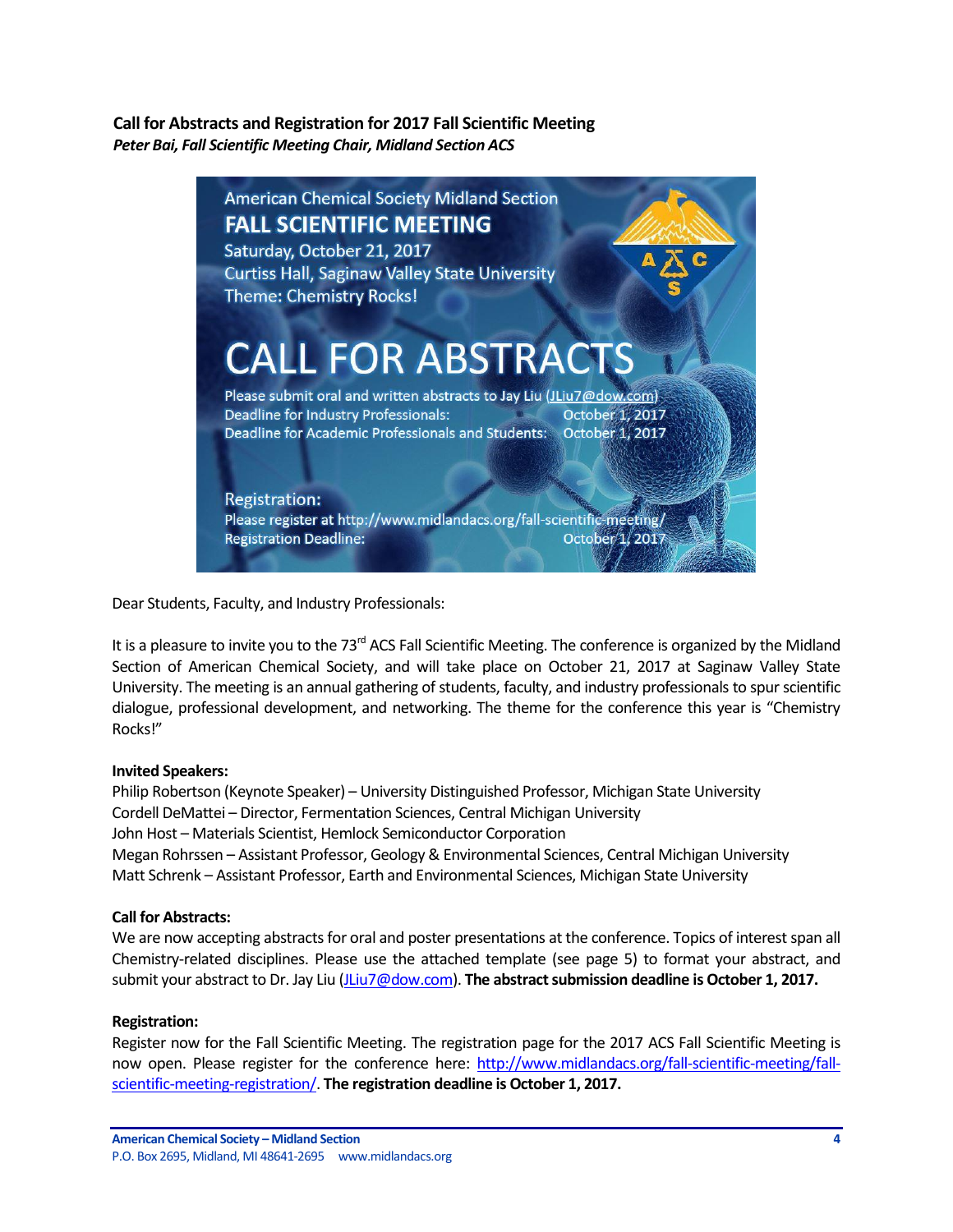A buffet lunch will be available at the SVSU Marketplace. Lunch is free for students, \$7.00 for ACS members, and \$9.00 for non-ACS members. Please purchase your lunch tickets here: [http://www.midlandacs.org/fall](http://www.midlandacs.org/fall-scientific-meeting/)[scientific-meeting/](http://www.midlandacs.org/fall-scientific-meeting/)(see bottom of webpage).

#### **Call for Volunteers:**

We are also looking for volunteers to join the conference organizing committee and poster judge panel. If you are interested, please contact Peter Bai [\(PJBai@dow.com\)](mailto:PJBai@dow.com).

#### **Questions:**

If you have additional questions about the ACS Fall Scientific Meeting, please contact anyone on the meeting organizing committee: Peter Bai [\(PJBai@dow.com\)](mailto:PJBai@dow.com), Jennifer Larimer [\(J.Larimer@hscpoly.com\)](mailto:J.Larimer@hscpoly.com), Jay Liu [\(JLiu7@dow.com\)](mailto:JLiu7@dow.com), and Mike Vagnini [\(MTVagnini@dow.com\)](mailto:MTVagnini@dow.com).

# **ACS Fall Scientific Meeting Abstract Submission Form Template**

Please complete this form and email to Jay Liu [\(JLiu7@dow.com\)](mailto:JLiu7@dow.com). Please name the file in the following format: TYPE\_LASTNAME\_FIRSTNAME (e.g., Poster\_Smith\_John.docx).

Oral presentations will be 20 minutes long including Q&A. Posters have suggested dimensions of 48" x 36".

**Abstract Title:**

**Presentation Type (Oral/Poster):**

**Presenter Name(s):**

**Presenter Organization/Department:**

**Abstract (300 words maximum):**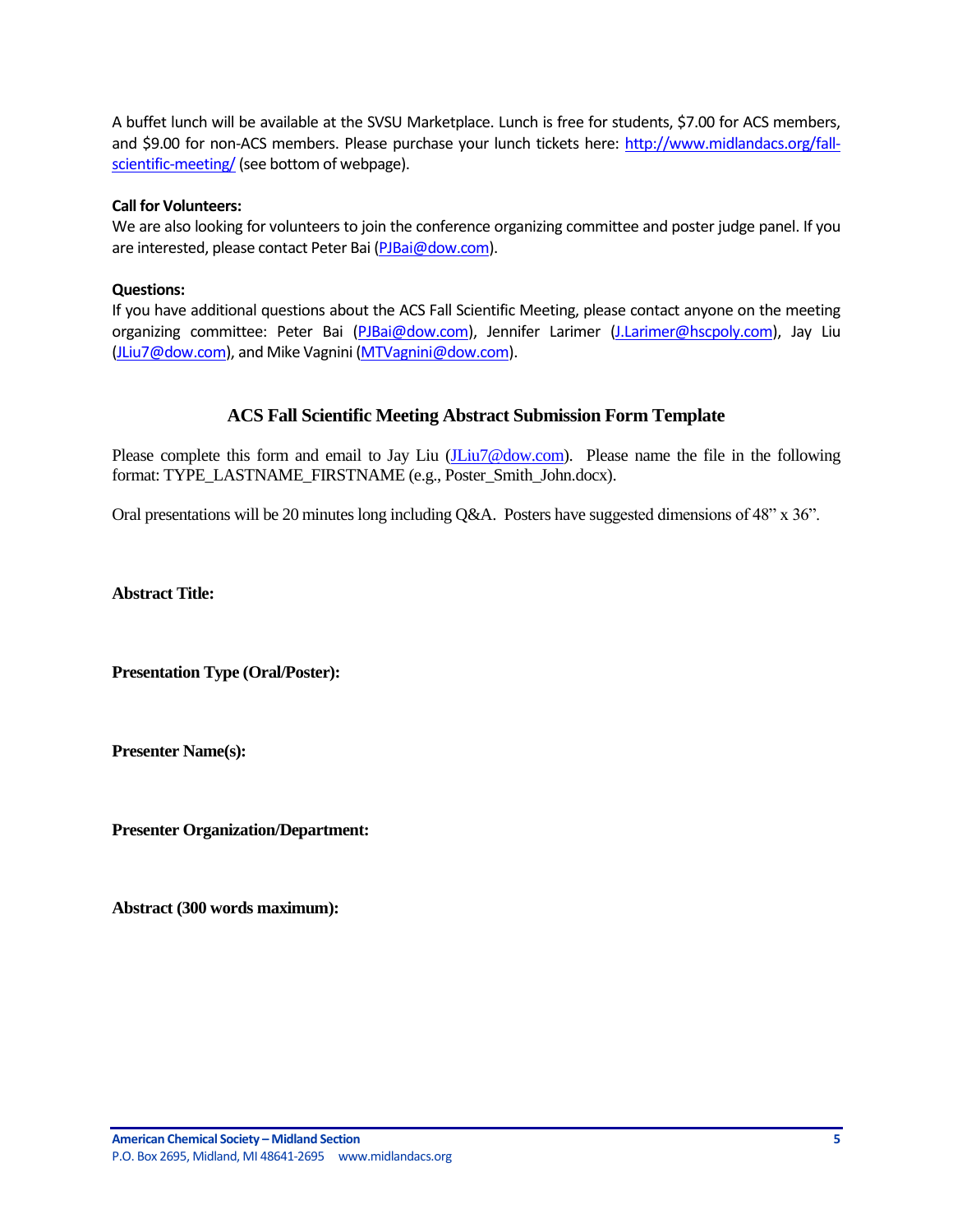# <span id="page-5-0"></span>**Silver Circle Retro Lunch Event: Share Memories and a Meal, October 4** *Joan Sabourin, Silver Circle Committee, Midland Section ACS*

The Midland Section ACS Silver Circle group is sponsoring a "retro" lunch and discussion relevant to the 2019 Midland Section History Exhibit on Wednesday, October 4, 11:30 AM, at Creative 360 (1517 Bayliss Street, Midland). Lunch will be FREE for all attendees, and you don't have to be a "senior" chemist to attend. Watch for your invitation to attend via a separate e-mail note with a RSVP return request.

A discussion about the historical exhibit planned for our local section's 100th anniversary in 2019 with your informational input and suggestions will follow. Of special importance is the possible role of "experienced" ACS members in exhibit design and construction, e.g., by the lending of artifacts, sharing historical knowledge and ideas, construction assistance, or tax-exempt financial support through a new project fund set up at the Midland Area Community Foundation. The exhibit is planned for the Doan History Center from May to December, 2019, with monthly special programs in the nearby Carriage House Hall.

For questions or comments, please contact Gretchen Kohl [\(gretchen.kohl@att.net,](mailto:gretchen.kohl@att.net) 989-708-9066); Joan Sabourin [\(jmsabour2@gmail.com,](mailto:jmsabour2@gmail.com) 989-714-8203); or Gina Malczewski [\(reginamalczewski@gmail.com,](mailto:reginamalczewski@gmail.com) 989-859-9433).

Added note: We also appreciated the involvement of those who helped us win our local section's first Silver Circle ChemLuminary award. We were nominated for this award last year for 2015 activities, but did not win. We received the honor for 2016 programs at the ACS National Meeting in Washington, DC on August 22, 2017.

# <span id="page-5-1"></span>**2017 Dow Great Lakes Bay STEM Festival, October 6-7** *Cindy Drake, Delta College Event Coordinator, 2017 STEM Festival*

The Michigan Tech Mind Trekkers and Delta College invite you to the 5th Annual 2017 Dow Great Lakes Bay STEM Festival. Mind Trekkers brings the "WOW" of Science, Technology, Engineering, and Mathematics to students through hands-on, engaging activities.

- Friday, October 6, 8:30 AM 2:00 PM, will be for registered area middle schools to bus students to the event for specific, prescheduled time blocks.
- $\bullet$  Saturday, October 7, 10:00 AM 4:00 PM, will be free and open to the general public. You may come and go during the event as you please.

Delta College has hosted this event since 2013. This year will have all of the same fun, engaging, educational opportunities in Science, Technology, Engineering, and Math, with the addition of the Arts and how they connect to STEM. This will be a fun event for all ages! To see pictures from last year's two-day event, click on the following link: [http://www.delta.edu/stemfestival.](http://www.delta.edu/stemfestival)

What is a STEM Festival and why should you care? Here are a few good reasons:

- Excite students about STEM education and show them the possibilities and opportunities an education in STEM will bring them.
- Over 100 hands-on "WOW" activities in a wide range of STEM fields!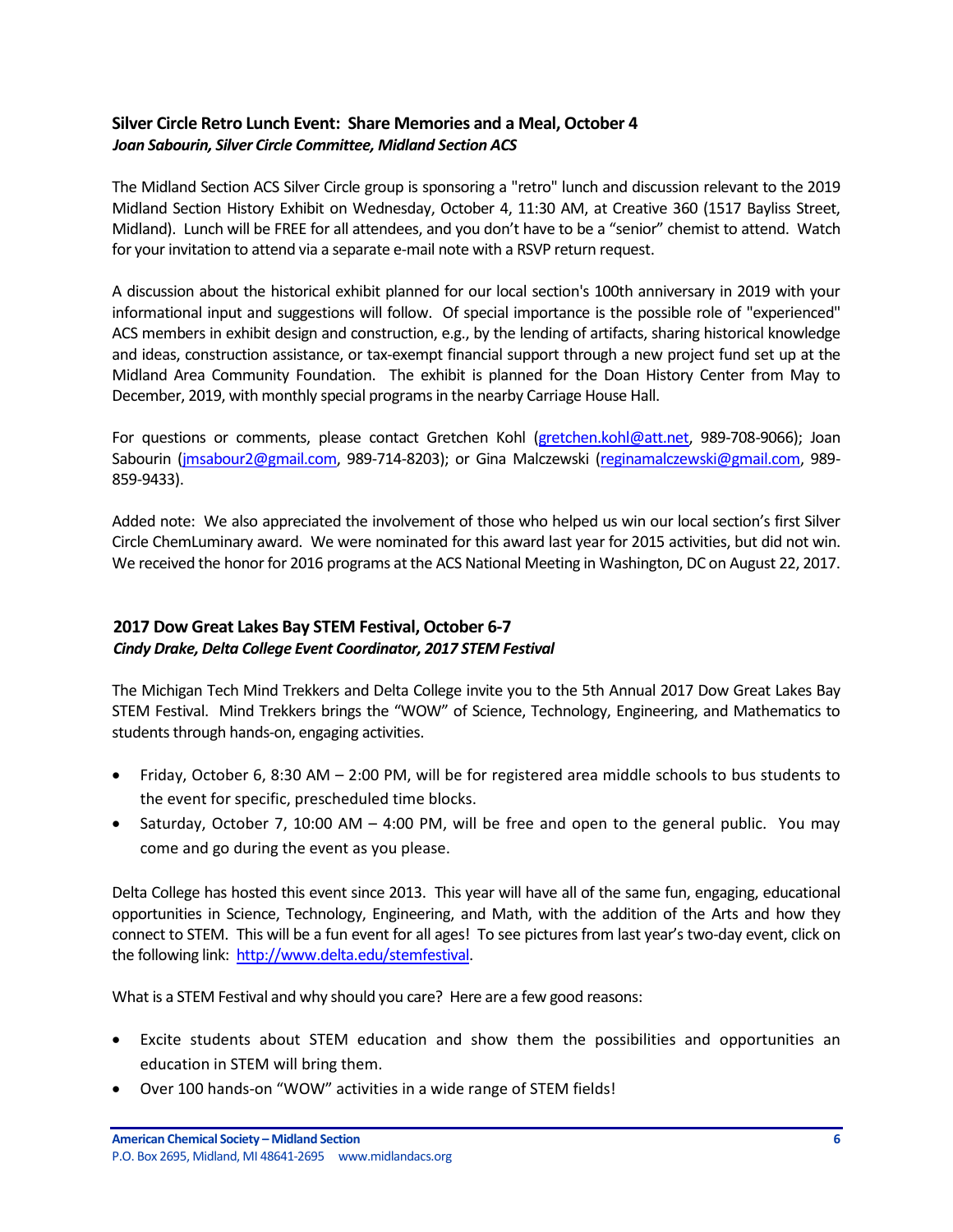- Explore before/after school STEM-related activities to keep their excitement level up.
- Explore post-secondary opportunities (what they will do next).
- Explore STEM-related career opportunities in Michigan.
- Meet with STEM professionals to answer student questions in a relaxed and fun environment.
- Explore how the Arts relate to STEM fields.

For more information, or for any questions, please contact the Delta College Event Coordinator, Cindy Drake, at 989-686-9433, or send an e-mail note to her at [cynthiadrake@delta.edu.](mailto:cynthiadrake@delta.edu)

# <span id="page-6-0"></span>**Help Us Tell Our Story!** *Gina Malczewski, 100th Anniversary Committee, Midland Section ACS*

To help celebrate the Midland Section's Centennial in 2019, we are planning a historical exhibit at the Doan History Center, with corollary events and presentations there and on the neighboring campus by the Dow Brinewell site (designated as a National Historical Chemical Landmark in 1997). The exhibit will address the

reasons for the start of the Midland Section of the ACS (with H.H. Dow as its first Chair), the local and national leadership shown by its members, and their contributions to chemistry that affects our everyday lives. The exhibit will also focus on where we are headed, and the activities that will help us encourage the chemists of tomorrow.

Aspects of the exhibit plan will be featured in future newsletters. The photo at right (courtesy of Gina Malczewski) shows a newspaper ad from the *Midland Daily News* in 1951 that celebrates the 75th anniversary of the National ACS. It demonstrates the strong community support that our local section has enjoyed throughout its first century. This historical project allows us to commemorate our past heritage as we continue to work to earn the respect of the local community for many years to come.

If you wish to donate financially to the Midland Section historical exhibit, we have established a project fund at the Midland Area Community Foundation (Midland ACS Historical Project Fund) that is now accepting tax-exempt gifts to help with the costs that will cover design, construction, and post-anniversary year use. An exhibit-related website will be developed, along with some related printed materials, and we plan to construct the historical exhibit in modules that can be enjoyed at satellite locations after the 100th anniversary exhibit closes at the end of 2019.



If you have any questions, please contact Gina Malczewski [\(reginamalczewski@gmail.com\)](mailto:reginamalczewski@gmail.com) or Wendell Dilling [\(dilli1wl@cmich.edu\)](mailto:dilli1wl@cmich.edu).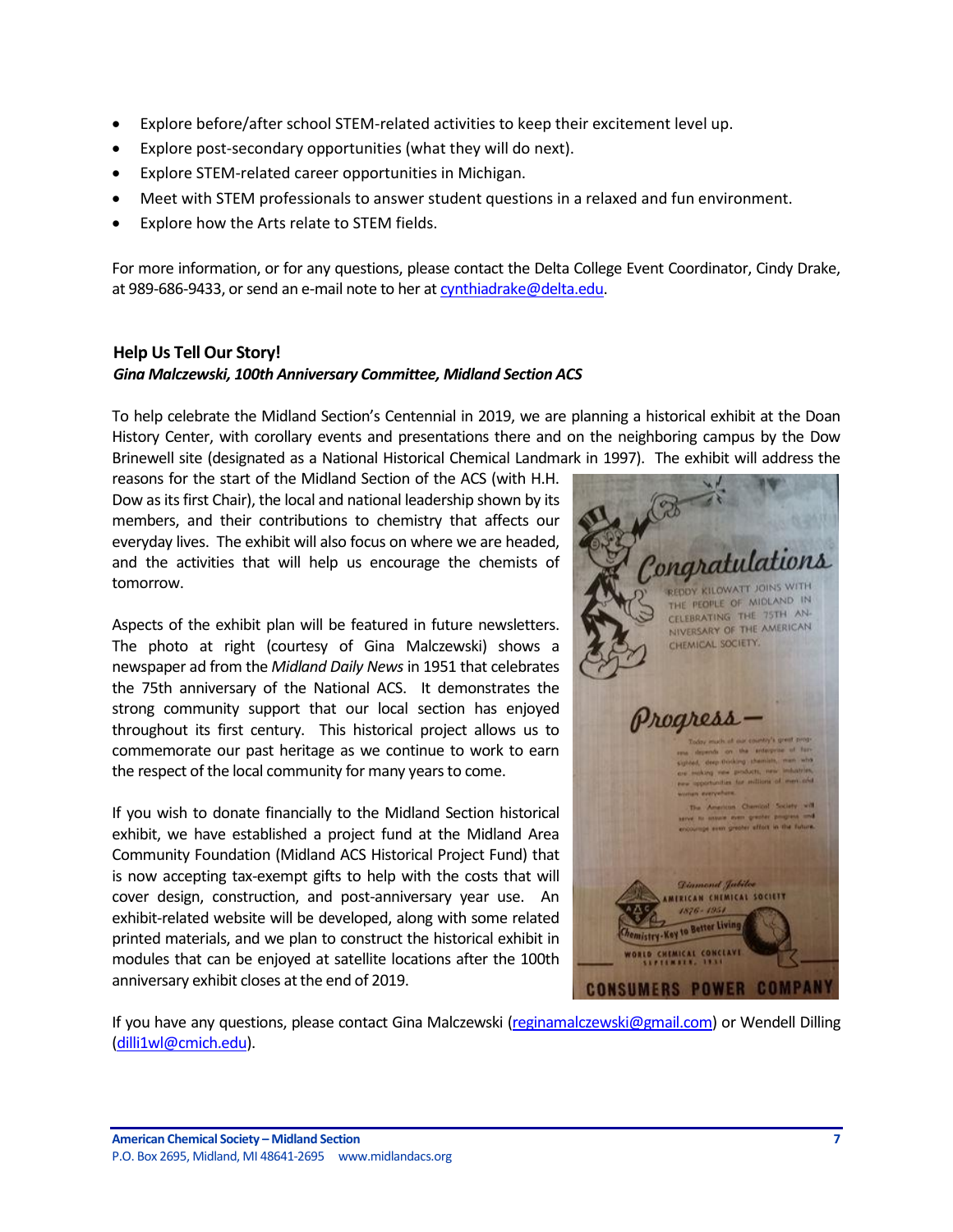<span id="page-7-0"></span>**MSU Master's Degree Program in Electrical Engineering in Midland** *Melanie Kauffman, Communications Manager, Michigan State University*

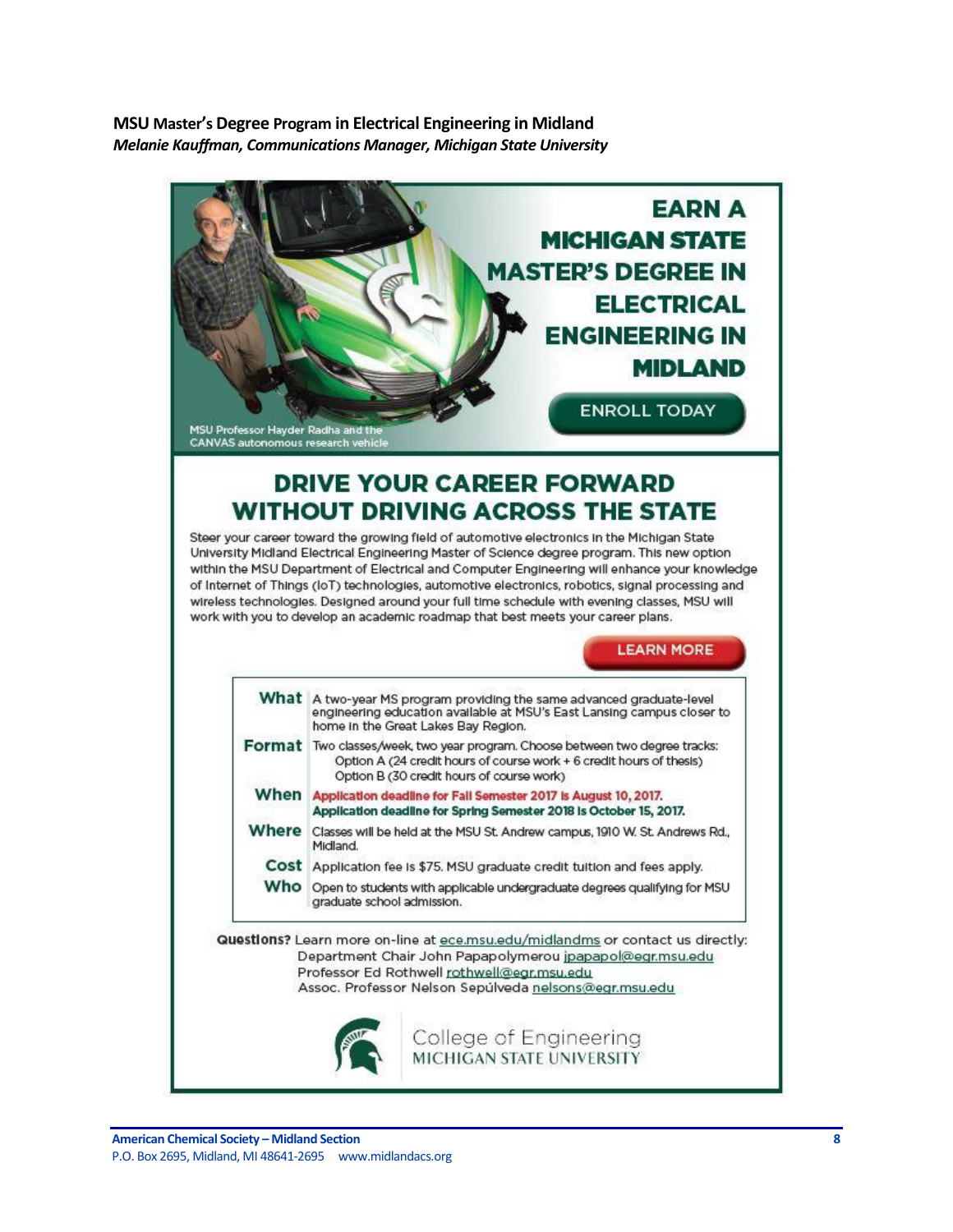# <span id="page-8-0"></span>**History: From the Past – and In the Making! (Or … What Gems Might You Have Hidden in Your Basement?)** *Gina Malczewski, Director, Midland Section ACS*

A committee has been working for more than 18 months on a historical exhibit to mark the Midland Section's 100th anniversary in 2019. Most of the exhibit will be located in the "traveling exhibit space" at the Doan History Center, but we also plan to use the Atrium and/or the Carriage House Hall for special events (at least monthly) throughout the exhibit's run (tentatively May 1 through December, 2019). We have engaged a designer (John Metcalf, formerly of Design Craftsmen, now Good Design Group), and have a preliminary floor plan, which will focus on the circumstances that launched our local section, and how its members have helped change the world.

We intend to construct the exhibit in modules that can be easily transported to other sites in 2020 and beyond, and we expect to have a website that will keep our history alive long after the exhibit.

#### **Note (especially to senior members): Please check your basements and closets for potential artifacts for display!**

If you would like more information, or have something to contribute, please contact Wendell Dilling [\(dilli1wl@cmich.edu\)](mailto:dilli1wl@cmich.edu) or Gina Malczewski [\(reginamalczewski@gmail.com\)](mailto:reginamalczewski@gmail.com).

# <span id="page-8-1"></span>**Science-Inspired Resources for Young Children** *Tina Leaym, Councilor, Midland Section ACS*

A few months ago through some National ACS Women Chemists Committee connections, I became aware of an interesting set of science-inspired resources for young children, including story books, board games, and card games. Here is a link to a three-book set regarding the fundamentals of chemistry for young kids. The books are fun, kind of cute, and share the basics of (1) *Protons and Neutrons*, (2) *Electrons*, and (3) *Atoms*: [https://www.kickstarter.com/projects/geniusgames/my-first-science-textbook-chemistry-story-books-fo.](https://www.kickstarter.com/projects/geniusgames/my-first-science-textbook-chemistry-story-books-fo)

The company, GeniusGames, also produces science board games and card games. They have three games available through Amazon now, (1) *Ion: A Compound Building Game*, (2) *Virulence: An Infectious Card Game*, and (3) and *Covalence: A Molecule Building Game*. Please see: [https://www.amazon.com/Genius-](https://www.amazon.com/Genius-Games/b/ref=bl_dp_s_web_10213217011?ie=UTF8&node=10213217011)[Games/b/ref=bl\\_dp\\_s\\_web\\_10213217011?ie=UTF8&node=10213217011.](https://www.amazon.com/Genius-Games/b/ref=bl_dp_s_web_10213217011?ie=UTF8&node=10213217011)

The company is also working on a project called *Science Wide Open* that are children's booksthat are designed to inspire curiosity with true stories of women scientists in chemistry, biology, and physics. This is currently in the pre-order phase. Please see: [https://www.kickstarter.com/projects/geniusgames/science-wide-open](https://na01.safelinks.protection.outlook.com/?url=https%3A%2F%2Fwww.kickstarter.com%2Fprojects%2Fgeniusgames%2Fscience-wide-open-childrens-books-about-women-in-s%3Fref%3Dending_soon&data=02%7C01%7Ctina.leaym%40dowcorning.com%7C4fd66ca8e2d140c298e108d480516a0f%7C06878b006aea468e8e59c0dfbb85bf53%7C0%7C0%7C636274534558499317&sdata=m%2FOHD2jWab5rJiI0ZPOh9%2BT3haNlxAqG0S6Cy%2BpbZM4%3D&reserved=0)[childrens-books-about-women-in-s?ref=ending\\_soon.](https://na01.safelinks.protection.outlook.com/?url=https%3A%2F%2Fwww.kickstarter.com%2Fprojects%2Fgeniusgames%2Fscience-wide-open-childrens-books-about-women-in-s%3Fref%3Dending_soon&data=02%7C01%7Ctina.leaym%40dowcorning.com%7C4fd66ca8e2d140c298e108d480516a0f%7C06878b006aea468e8e59c0dfbb85bf53%7C0%7C0%7C636274534558499317&sdata=m%2FOHD2jWab5rJiI0ZPOh9%2BT3haNlxAqG0S6Cy%2BpbZM4%3D&reserved=0)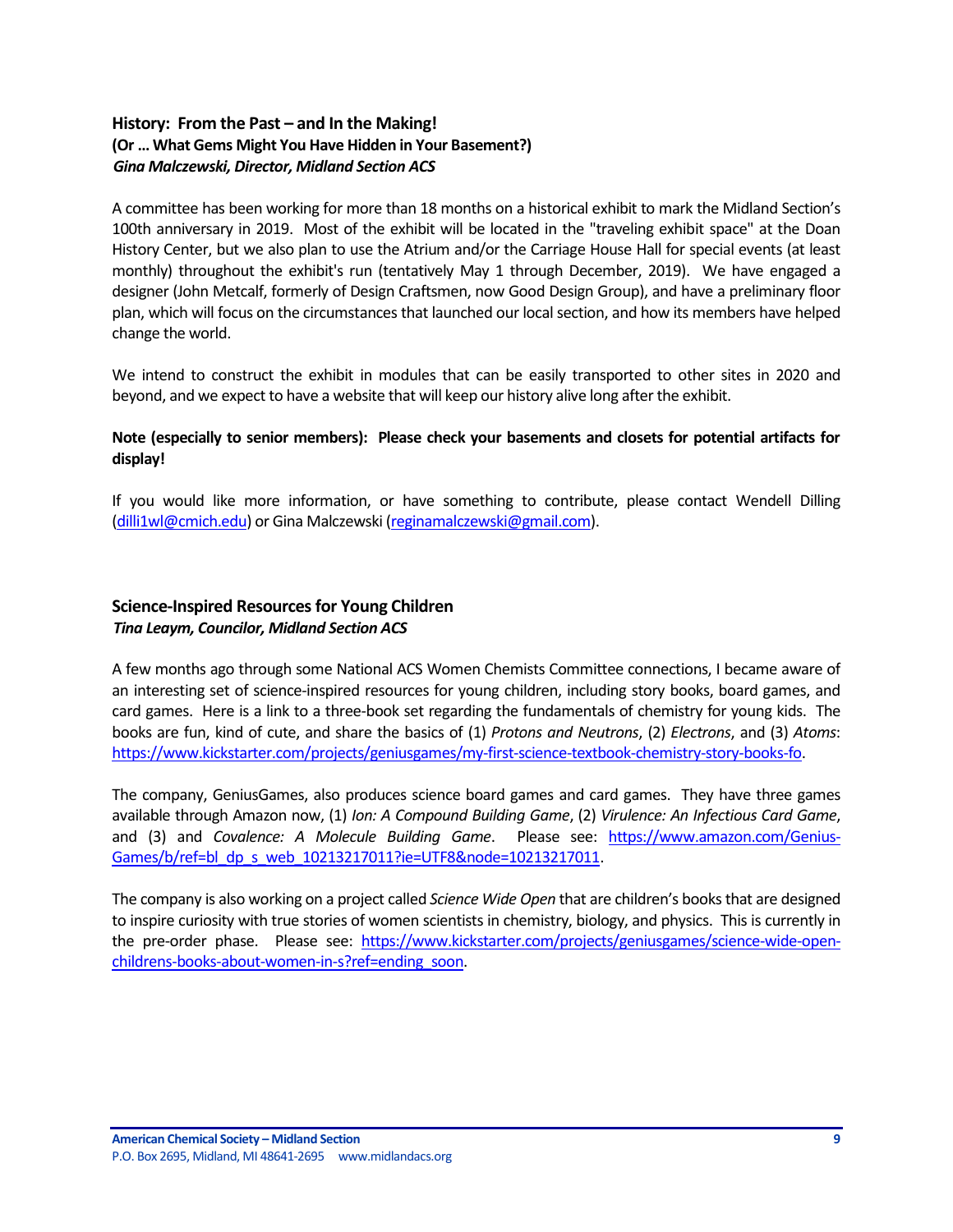# <span id="page-9-0"></span>**Upcoming Dates, Events, and Other Updates**

- $\bullet$  September 11 (7:00 8:00 PM) ACS Board meeting, MCFTA Board Room (in person), or via a WebEx conference call connection a[t Midland Section WebEx Board Meeting,](https://dow.webex.com/mw3000/mywebex/default.do?service=1&main_url=%2Fmc3000%2Fe.do%3Fsiteurl%3Ddow%26AT%3DMI%26EventID%3D538213622%26MTID%3Dm6bd6812daaa9d053419d46f18be71c21%26Host%3DQUhTSwAAAAPRH17xdc850TNaqrXu82wV-x3jpjs_D1dcXCIzwwarRBsk7pqoTNERtE0mHQqtuB7HjPq8_OGpd7FHFnEY78fm0%26FrameSet%3D2&siteurl=dow&nomenu=true) meeting number/access code: 715 679 159, phone number: 989-633-1166.
- September 15 (6:00 PM) Outreach team meeting, with food and activities, sponsored by MMTG, 302 North Saginaw Road, Midland (please park at the 222 Professional Building, or across the street at Barstow Woods). For questions, please contact Michelle Rivard at [michellerivard@dowcorning.com](mailto:michellerivard@dowcorning.com) or Gina Malczewski a[t reginamalczewski@gmail.com.](mailto:reginamalczewski@gmail.com)
- October 1 **Deadline for submission of abstracts for the 2017 Midland Section ACS Fall Scientific Meeting.** For any questions, or to submit your abstracts, please contact Jay Liu a[t JLiu7@dow.com.](mailto:JLiu7@dow.com)
- October 1 **Deadline for registration for the 2017 Midland Section ACS Fall Scientific Meeting.** Please register now for the 2017 ACS Fall Scientific Meeting at [http://www.midlandacs.org/fall-scientific](http://www.midlandacs.org/fall-scientific-meeting/fall-scientific-meeting-registration/)[meeting/fall-scientific-meeting-registration/.](http://www.midlandacs.org/fall-scientific-meeting/fall-scientific-meeting-registration/) A buffet lunch will be available at the SVSU Marketplace (free for students, \$7.00 for ACS members, and \$9.00 for non-ACS members). Please purchase you lunch tickets at <http://www.midlandacs.org/fall-scientific-meeting/> (see bottom of webpage). For more information, or to volunteer, please contact Peter Bai, 2017 FSM Chair, a[t PJBai@dow.com.](mailto:PJBai@dow.com)
- October 2 (7:00 8:00 PM) ACS Board meeting, MCFTA Board Room (in person), or via a WebEx conference call connection a[t Midland Section WebEx Board Meeting,](https://dow.webex.com/mw3000/mywebex/default.do?service=1&main_url=%2Fmc3000%2Fe.do%3Fsiteurl%3Ddow%26AT%3DMI%26EventID%3D538213622%26MTID%3Dm6bd6812daaa9d053419d46f18be71c21%26Host%3DQUhTSwAAAAPRH17xdc850TNaqrXu82wV-x3jpjs_D1dcXCIzwwarRBsk7pqoTNERtE0mHQqtuB7HjPq8_OGpd7FHFnEY78fm0%26FrameSet%3D2&siteurl=dow&nomenu=true) meeting number/access code: 715 679 159, phone number: 989-633-1166.
- October 4 (11:30 AM) Midland Section ACS Silver Circle retro lunch and discussion relevant to the 2019 Midland Section history exhibit project, Creative 360, 1517 Bayliss Street, Midland. Lunch will be FREE for all attendees, and you don't have to be a "senior" chemist to attend. For questions, please contact Joan Sabourin a[t jmsabour2@gmail.com](mailto:jmsabour2@gmail.com) or 989-714-8203.
- October 6 (8:30 AM 2:00 PM) 2017 Dow Great Lakes Bay STEM Festival, Delta College, open to registered area middle schools to bus students to the event. For more information, please contact Cindy Drake a[t cynthiadrake@delta.edu](mailto:cynthiadrake@delta.edu) or 989‐686‐9433.
- October 7 (10:00 AM 4:00 PM) 2017 Dow Great Lakes Bay STEM Festival, Delta College, free and open to the general public. For more information, please contact Cindy Drake at [cynthiadrake@delta.edu](mailto:cynthiadrake@delta.edu) or 989‐686‐9433.
- October 21 (Save the Date) 2017 Midland Section ACS Fall Scientific Meeting (FSM), Saginaw Valley State University (Curtis Hall). Please register now for the 2017 ACS Fall Scientific Meeting at [http://www.midlandacs.org/fall-scientific-meeting/fall-scientific-meeting-registration/.](http://www.midlandacs.org/fall-scientific-meeting/fall-scientific-meeting-registration/) A buffet lunch will be available at the SVSU Marketplace (free for students, \$7.00 for ACS members, and \$9.00 for non-ACS members). Please purchase you lunch tickets at<http://www.midlandacs.org/fall-scientific-meeting/> (see bottom of webpage). For more information, or to volunteer, please contact Peter Bai, 2017 FSM Chair, at [PJBai@dow.com.](mailto:PJBai@dow.com) **The registration deadline is October 1, 2017.**
- November 6 (7:00 8:00 PM) ACS Board meeting, MCFTA Board Room (in person), or via a WebEx conference call connection a[t Midland Section WebEx Board Meeting,](https://dow.webex.com/mw3000/mywebex/default.do?service=1&main_url=%2Fmc3000%2Fe.do%3Fsiteurl%3Ddow%26AT%3DMI%26EventID%3D538213622%26MTID%3Dm6bd6812daaa9d053419d46f18be71c21%26Host%3DQUhTSwAAAAPRH17xdc850TNaqrXu82wV-x3jpjs_D1dcXCIzwwarRBsk7pqoTNERtE0mHQqtuB7HjPq8_OGpd7FHFnEY78fm0%26FrameSet%3D2&siteurl=dow&nomenu=true) meeting number/access code: 715 679 159, phone number: 989-633-1166.
- December 4 (7:00 8:00 PM) ACS Board meeting, MCFTA Board Room (in person), or via a WebEx conference call connection a[t Midland Section WebEx Board Meeting,](https://dow.webex.com/mw3000/mywebex/default.do?service=1&main_url=%2Fmc3000%2Fe.do%3Fsiteurl%3Ddow%26AT%3DMI%26EventID%3D538213622%26MTID%3Dm6bd6812daaa9d053419d46f18be71c21%26Host%3DQUhTSwAAAAPRH17xdc850TNaqrXu82wV-x3jpjs_D1dcXCIzwwarRBsk7pqoTNERtE0mHQqtuB7HjPq8_OGpd7FHFnEY78fm0%26FrameSet%3D2&siteurl=dow&nomenu=true) meeting number/access code: 715 679 159, phone number: 989-633-1166.